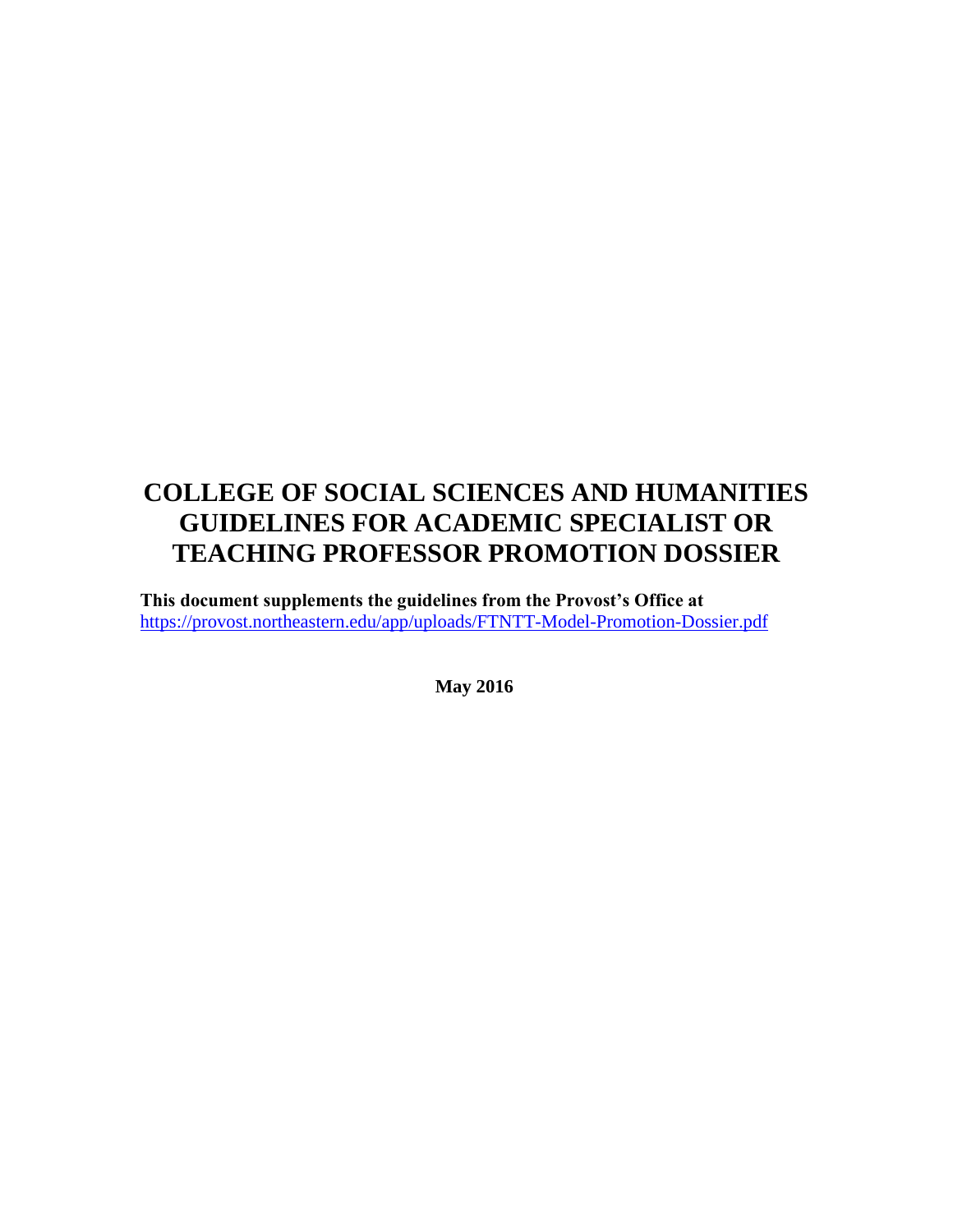# **1. INTRODUCTION AND PROCEDURES**

## **Introduction**

This document provides guidance in the preparation and submission of the Promotion Dossier for full-time Academic Specialists and Teaching Professors in the College of Social Sciences and Humanities at Northeastern University which are in addition to the more detailed guidelines on the Provost's website at:

## <https://provost.northeastern.edu/app/uploads/FTNTT-Model-Promotion-Dossier.pdf>

Please be sure to follow the Provost's guidelines and add the requirements of the college.

## **INTRODUCTION AND PROCEDURES:**

**Academic Specialists** and **Teaching Professors** are full-time, non-tenure-track members of the faculty. They are responsible for teaching six courses a year in addition to service. Any deviation from this model requires prior approval of the Dean. They are not expected to conduct research, but may do so. **Assistant Academic Specialists or Assistant Teaching Professors** are initially appointed for one year and may be renewed annually on the basis of performance, the need of the unit, and available funding. They may be considered for promotion to the next rank (**Associate Academic Specialist or Associate Teaching Professor** or **Senior Academic Specialist or Teaching Professor**) after completing three years in rank. Promotion to Associate Academic Specialist or Associate Teaching Professor results in a three-year contract. Senior Academic Specialists or Teaching Professors may receive a contract of up to five years. Academic Specialists or Teaching Professors who request promotion are evaluated on the basis of the quality of their performance in the areas of teaching and service. In cases where they are engaged in research, these activities may be considered as part of their promotion review.

#### **Promotion Advisement and Timeline**

The College establishes the timeline for requesting promotion consideration and for the submission of promotion dossiers in order to meet the February 15 deadline for submission of all promotion dossiers to the Office of the Provost. Assistant Academic Specialists or Teaching Professors may request consideration for promotion in any academic year following three years of service, but no later than May 15 of the year in which they wish to be considered for promotion.

Once an Academic Specialist or Teaching Professor informs his or her Chair that he or she wishes to be considered for promotion, the Chair meets with the candidate to discuss whether the candidate's qualifications and accomplishments merit consideration for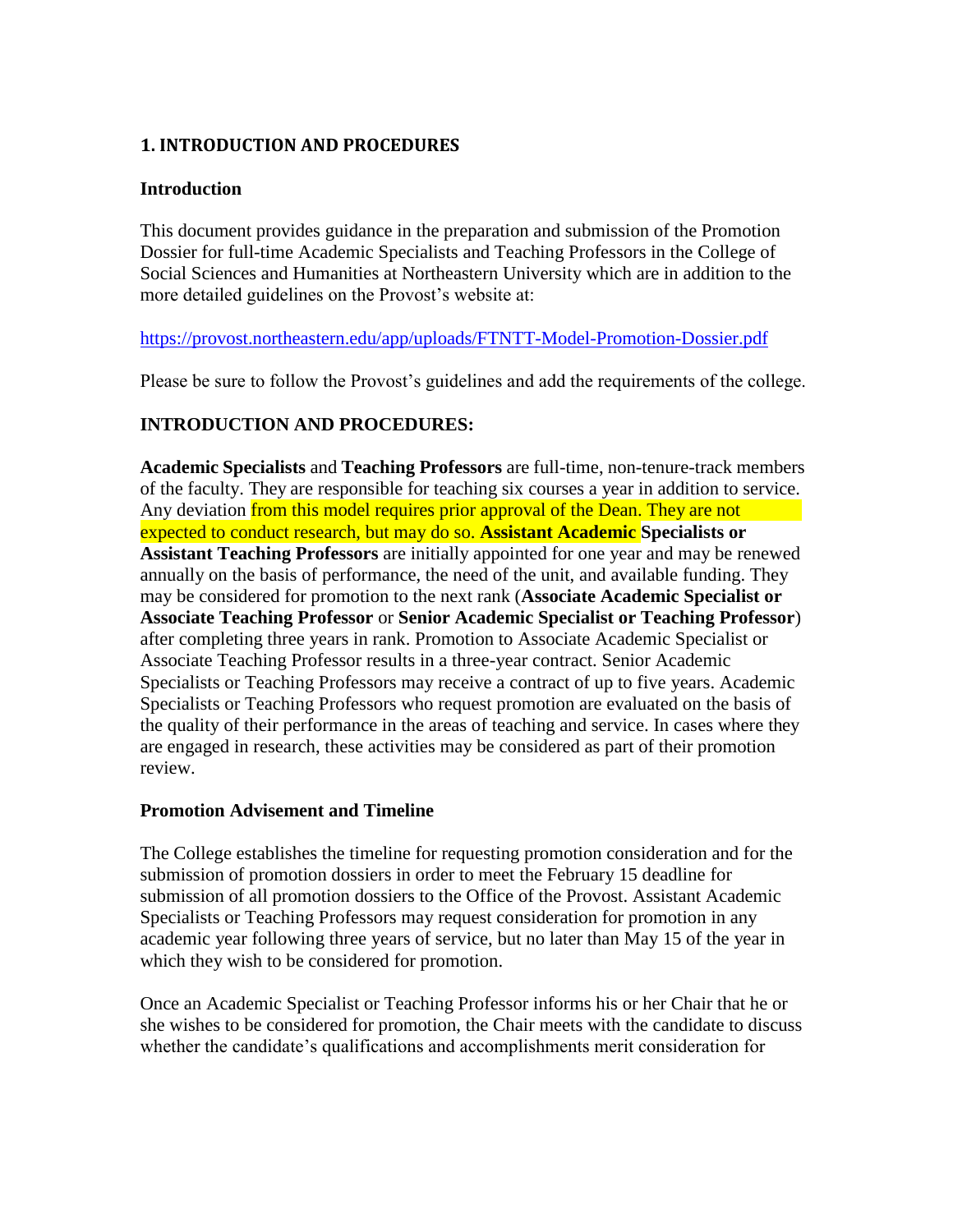promotion. <sup>[1](#page-2-0)</sup> If the Department Chair or Program Director supports the request, he or she will inform the Associate Dean of Academic Affairs, Diversity and Inclusion in CSSH and the CSSH Director of Personnel Administration of the intent to proceed with the promotion process. Academic Specialists or Teaching Professors who are not advanced by their chairs may request consideration at a future date.

Candidates for promotion must submit their Dossier to their department promotion committee by November 1 of the year in which they will be considered for promotion. The department must submit the Dossier to the College for the Dean's review by December 1.

## **Criteria for Promotion**

To receive a positive recommendation for promotion, the Academic Specialist or Teaching Professor must present evidence of superior professional achievement in teaching and service during the review period. Although research is not a specific function of the Academic Specialist or Teaching Professor position, research-active faculty may submit research materials if they wish. If so, they should demonstrate how their research enhances teaching, advising and service.

While the initial promotion recommendation is made at the department level, the recommendation will become final only after it is reviewed and supported by the Dean and approved by the Provost. In addition to performance, the Dean and the Provost will consider College and University need in reviewing promotion recommendations. A negative decision on a promotion request shall not preclude further term appointments at the Academic Specialist or Teaching Professor's current level, nor shall a negative decision preclude subsequent consideration for promotion.

# **Candidates Holding Joint Appointments**

Please refer to page 10 of the Provost's guidelines regarding candidates holding joint appointments.

# **Department Promotion Committee**

The Department Promotion Committee will include three tenured professors from the department (or school) and one or two Academic Specialists or Teaching Professors at a rank higher than that of the candidate seeking promotion, if such Academic Specialists or Teaching Professors are appointed in the unit. The department chair (or school director) will be an *ex officio* member of the committee. In the case of Academic Specialists or Teaching Professors jointly appointed in more than one department, one representative from the department in which the Academic Specialist or Teaching Professor is jointly

<span id="page-2-0"></span><sup>&</sup>lt;sup>1</sup> Please note that throughout this document we use "chair" to refer to the unit head that may actually be a Program Director, or School Dean or Director. Likewise we use "department" to refer to the unit, whether department, program, or school.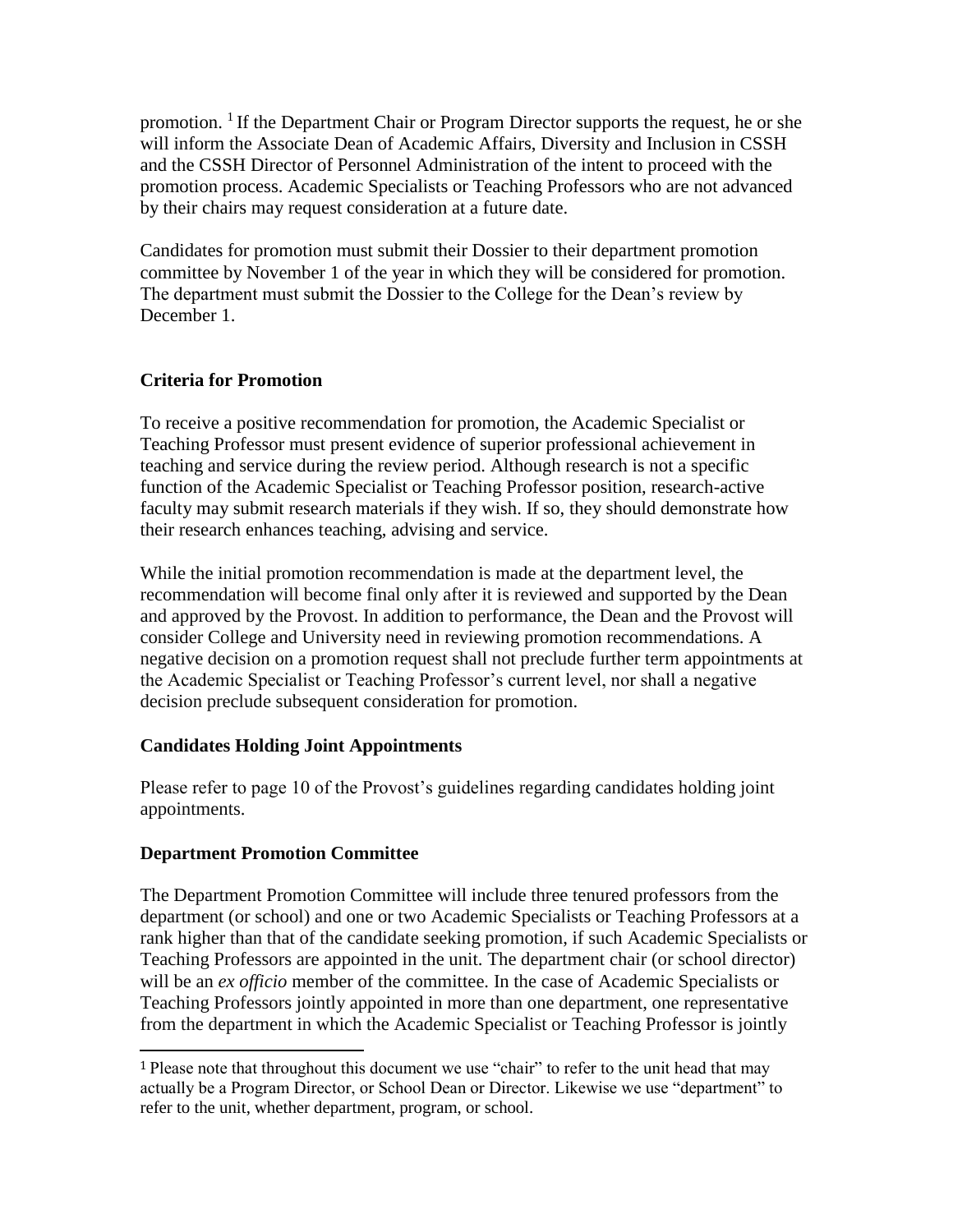appointed must sit on the promotion committee. The chair, or in the case of joint appointments, both chairs write letters of evaluation for the consideration of the promotion committee. The chair's letter and the letter from the promotion committee become part of the candidate's dossier.

## **Provost's Consideration of Completed Dossiers**

In addition to the department chair's recommendation and the department promotion committee's recommendation, the Dean's recommendation (along with any response made by the candidate) completes the Promotion Dossier which will be forwarded to the Provost for final approval.

## **ROLE OF THE CANDIDATE IN DOSSIER PREPARATION**

## **Dossier Preparation Format and Guidelines**

The preparation of the Dossier follows the format outlined in the Model Tenure Dossier for Full-Time Nontenure-Track Faculty on the Provost's Office website:

<https://provost.northeastern.edu/app/uploads/FTNTT-Model-Promotion-Dossier.pdf>

Candidates should consult with their department chair in preparing their Dossier, to ensure that they follow any additional requirements of their department or school. Academic unit requirements/guidelines should be consistent with Provost's office requirements as outlined in this document.

Candidates who are five or more years beyond the initial hire or most recent promotion must supply information, including TRACE, for the most recent five years.

Section C. External letters of support are generally not required in CSSH. This section may be empty.

In the section of the dossier on Teaching, following the teaching statement, TRACE summary, and sample course materials, CSSH requires Peer Teaching Reviews. A minimum of 3 formal peer teaching evaluations that take into consideration the different types of courses the candidate teaches must be included.

## **DOSSIER APPENDICES**

The College requires that the Appendices be submitted electronically as a separate pdf file. Hard copy items should only include items such as books, cd's or other materials which are not easily converted to that format.